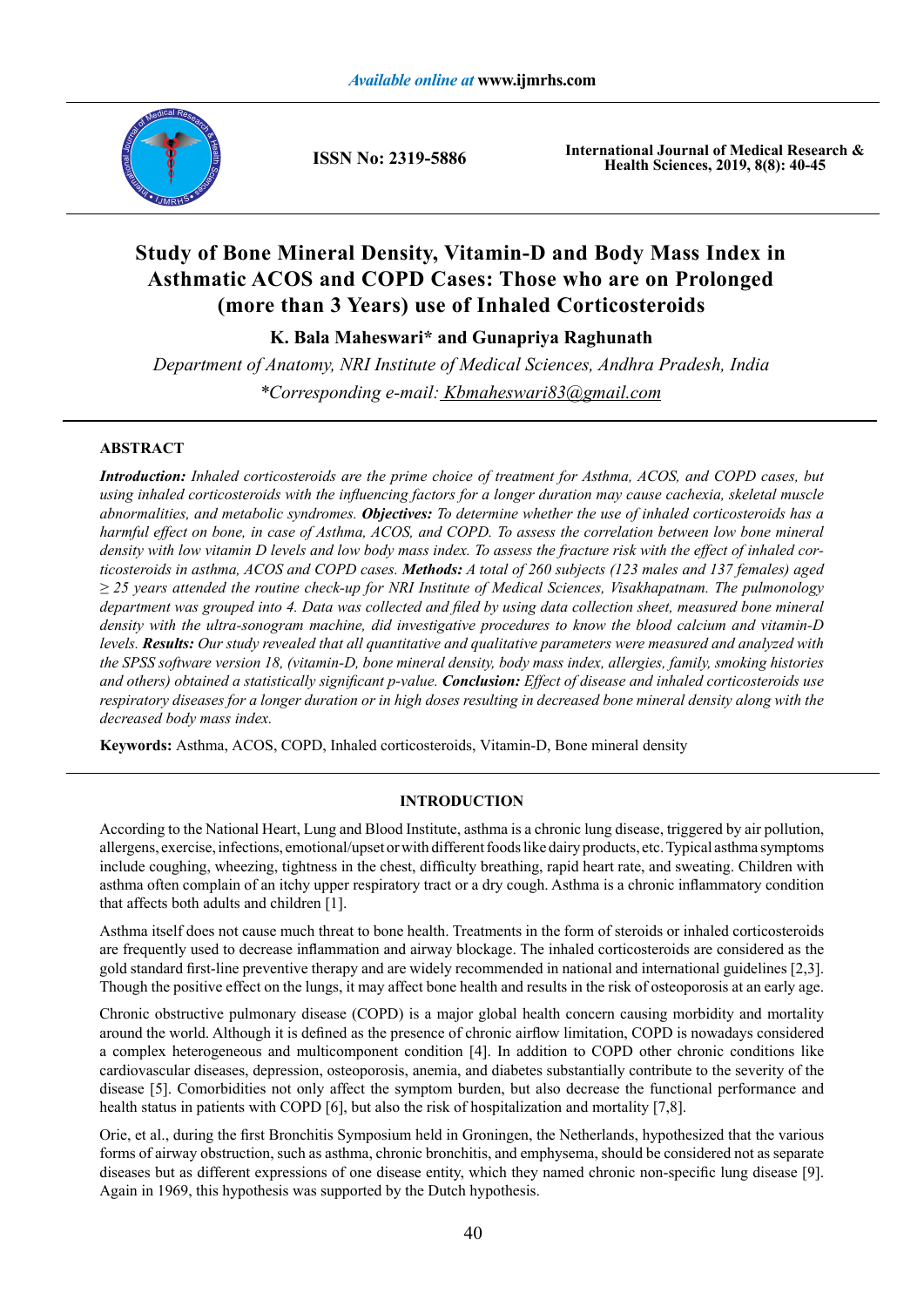Duch hypothesis is in contrast to the British hypothesis, where asthma and chronic obstructive pulmonary disease (COPD) are seen as distinct entities generated by different mechanisms [10].

But in recent years, it became clear that some patients are having the clinical feature of both asthma and COPD. The presentation of such clinical features could be another phenotype of the disease called asthma-overlapped by Obstructive Lung Disease known as ACOS [11].

Spanish Respiratory Society proposed diagnostic criteria for ACOS in 2012. Diagnosis is confirmed when 2 major and 2 minor criteria are met (Table 1) [12].

| Major criteria                                  | Minor criteria                                                         |
|-------------------------------------------------|------------------------------------------------------------------------|
| Increase in FEV $(1) \ge 15\%$ and $\ge 400$ ml | High total $IgE > 100$ UI/ml                                           |
| Eosinophilia in sputum $>5\%$                   | Personal history of atopy                                              |
| Personal history of asthma                      | Increase in FEV(1) $\geq$ 12% and $\geq$ 200 ml on 2 or more occasions |

#### **Table 1 Criteria proposed by spanish respiratory society for acos diagnosis**

However, globally consensus is still lacking on the existence of ACOS as a separate syndrome, and on its diagnostic criteria [13].

According to GOLD/GINA recommendations normal FEV1/FVC pre or post broncho dilatator test is not compatible with ACOS unless there is other evidence of chronic airflow limitation. FEV1 more or equal to 80% predicted is compatible with the diagnosis of a mild form of ACOS.

FEV1 less than 80% are an indicator of severity and possible complications in the future. Post broncho dilatator increase in FEV1 more or equal to 12% and 200 ml from baseline is common in ACOS if FEV1 is low. Moreover, an increase in FEV1 more than 15% and 400 ml is also compatible with ACOS diagnosis [14].

Other methods such as the assessment of fractional exhaled nitric oxide (FENO) and immunoglobulin E (IgE) in COPD patients were also used in the diagnosis of ACOS. When the cutoff value of FENO was 35 ppb the prevalence rate of ACOS was 16.3% in the COPD group.

But if both FENO and IgE were assessed, the high-FENO/high-IgE group was 7.8% among patients with COPD. This indicates both asthma-like airway inflammation and the presence of atopy in COPD patients [15].

Future studies may demonstrate other markers and criteria for diagnosing ACOS. A recent study demonstrates that inflammatory cytokines IL-4, IL-8, IL-10, and TNF-α are different among control, asthma, COPD with exacerbation and ACOS groups and might be useful in assessing the development of these diseases [16].

The frequency of attacks is more in this group compared with COPD and less when compared with asthma, so overall expenditure for patients is also more in ACOS when compared with the COPD [17].

#### **MATERIALS AND METHODS**

A total of 260 subjects (126 males and 134 females) attending our institutional hospital from 27<sup>th</sup> December 2017 to 15th March 2019 was included in this study. The study protocol was approved by the institutional ethics committee. Informed consent was obtained from all participants in this study.

While attending the institutional pulmonology department, information like age, sex duration of the severity of disease and details of medications using all details were collected taking a case history and noted on the data collection sheets.

Diagnosis of asthma was done according to the guidelines of (GINA) Global Initiative for asthma. Diagnosis of COPD was done by Global Initiative for Chronic Obstructive Lung Disease (GOLD) guidelines.

#### **Spirometry Test (PFTs)**

Detection of asthma, ACOS, and COPD was confirmed with the presence of a physician, which included forced vital capacity (FVC), Forced expiratory volume in 1 s (FEV1), (FEV1/FVC) and peak expiratory flow rate (PEFR) were done for all patients. Normal values: FEV1/FVC ≥ 70%, abnormal values: mild: 60-69%, moderate: 50-59%, severe: less than 50%.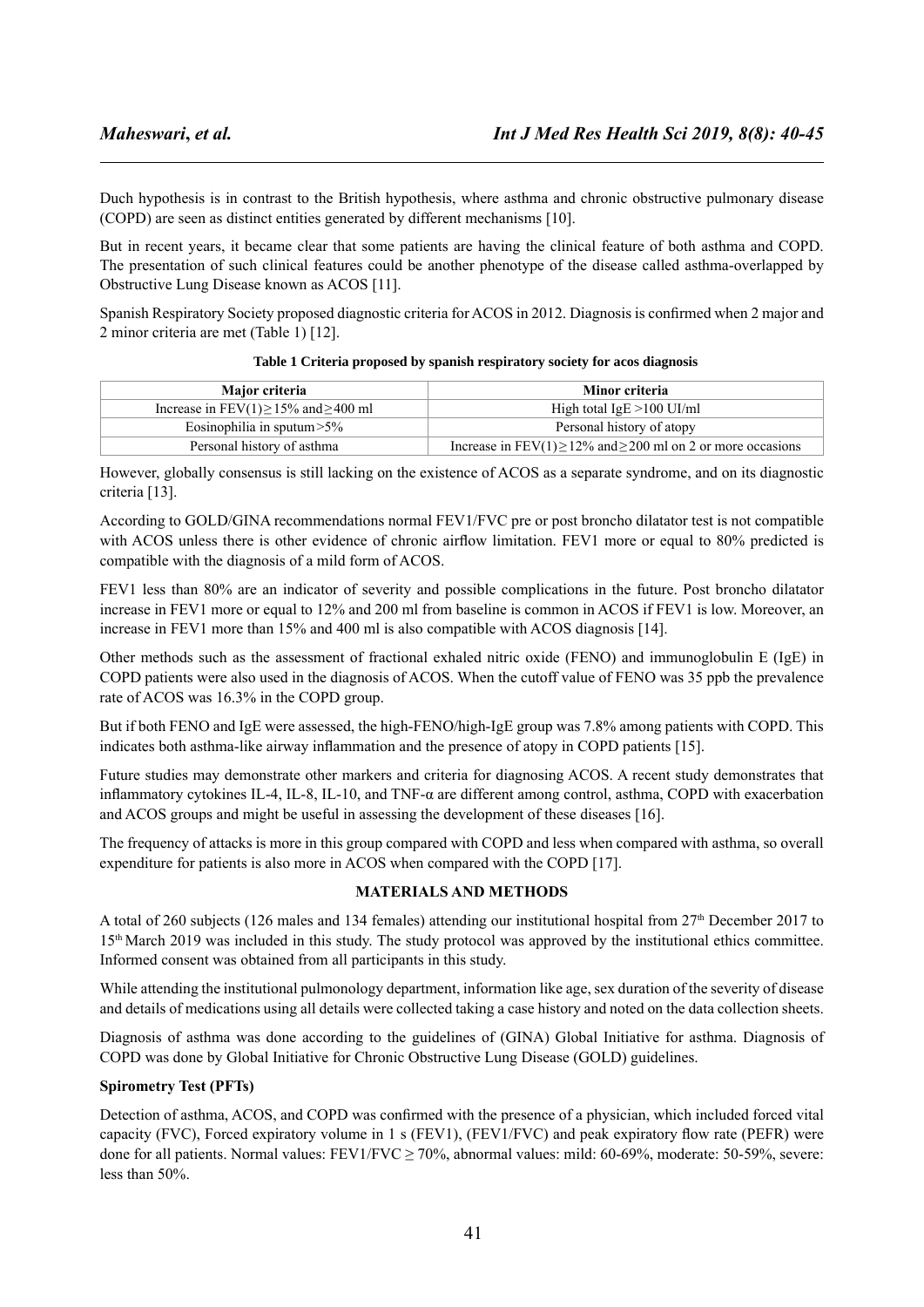#### **Normal Bone Mineral Density Test**

According to WHO, the bone mineral density of the calcaneus was measured by ultrasound densitometry (QUS-2 Calcaneal Ultra sonometer; Hanson Medical Systems, Inc., Orlando, FL) and was expressed as a T-score. T-score <1 is normal, T-scores between -1 and -2.5 were defined as osteopenia, and T-scores <-2.5 were defined as osteoporosis.

#### **Normal Vitamin D Levels**

Blood samples were collected, centrifuged within 2 h of sampling, and the serum was frozen and stored at -40°C until analyzed for measurement of serum 25-hydroxyvitamin D (25-OHD) by enzyme immune-assay kits supplied by immunodiagnostic AG, Germany.

This kit is a comprehensive protein binding assay for the measurement of 25-OH vitamin D. It is based on competition of 25-OH vitamin D present in the sample competes with the tracer, for the binding pocket of vitamin D binding protein (VDBP) *in vivo*, samples have to be precipitated with precipitation reagent to extract the analyte.

25-OH Vitamin D present in the sample competes with the tracer, coated on the well for the specific binding site of the binding protein and the VDBP is achieved by incubation with a host-specific peroxidase-labeled antibody using TMB (tetramethylbenzidine) as enzyme substrate.

An acidic stopping solution is then added to stop the reaction. The color converts to yellow. The intensity of the yellow color is indirectly proportional to the concentration of 25-OH Vitamin D in the sample.

According to the Endocrine Society Clinical Practice Guidelines, vitamin D deficiency is defined by most experts as a 25-hydroxyvitamin D level >20 ng/dl, <20 ng/dl is considered as a deficiency, <12 ng/dl is considered as severe deficiency and a level of 30 ng/dl or greater (>75 nmol per liter).

### **Normal Serum Calcium Levels**

Normal serum calcium level was 8.5-10.2 mg/dl.

#### **Normal Body Mass Index**

BMI was calculated by dividing the weight in kilograms by height in meters squared. BMI range between 18.5 and 24.9 is healthy. The 25-29.9 is overweight. Below 18.5 is considered as a deficiency.

Study groups were divided into four groups:

**Group 1:** 65 normal cases were considered as controls

**Group 2:** 65 asthma cases

**Group 3:** 65 ACOS

**Group 4:** 65 COPD cases

#### **Inclusion Criteria**

Subjects those who were having restlessness, breathing problems, chest tightness, allergies, getting a cough with sputum and those who were on inhaled corticosteroids for 3 years. All the people who participated in this study were having good exposure to sunlight, physical activity, and poor people.

#### **Exclusion Criteria**

Age below 20 years and above 60 years, those who were not using inhaled corticosteroids with oral corticosteroids, those who were taking dietary supplements, having any other hormonal imbalances, cardiovascular diseases, TB, AIDS, and cancerous situations.

#### **Statistical Methodology**

Discrete variables were analyzed with Chi-square test and presented as percentages. Continuous variables were analyzed by ANOVA and presented as means  $\pm$  SD. Relationships between the variables were assessed with the Kruskal-Wallis Test. A p-value of 0.05 was considered significant. All statistical analyses were performed using SPSS version 16.0.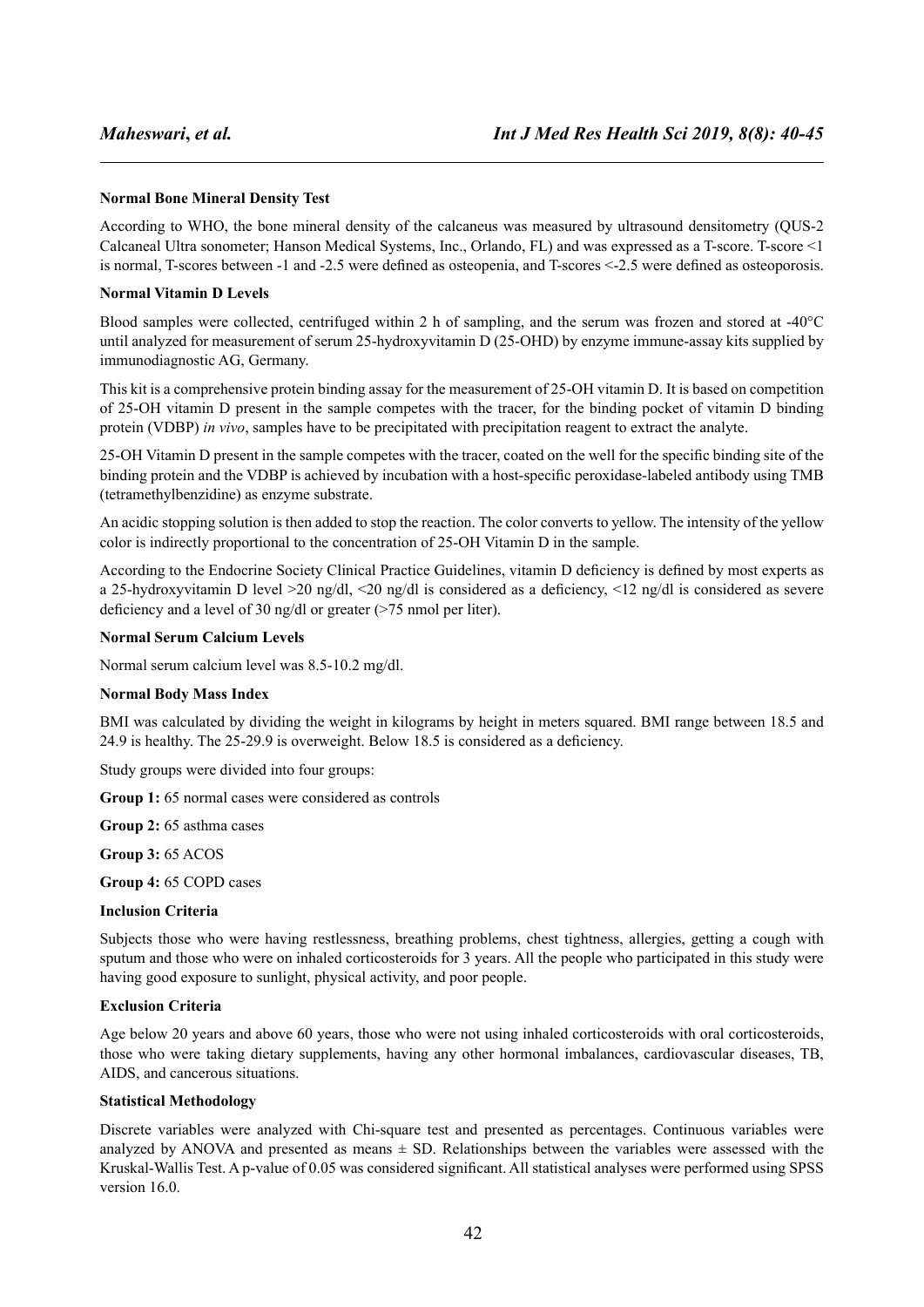## **RESULTS**

A total of 260 patients were included in the study and were divided into 4 groups. Both the qualitative and quantitative variables got significant p-values. Each group means and standard deviations of sex, age, bone mineral density, vitamin-D, calcium, and body mass index and other variables are displayed in Table 2.

| <b>Groups</b>     | Age    | <b>Sex</b> | <b>BMD</b> | Vit-D            | Calcium | <b>BMI</b> | <b>BP</b> and<br>diabetes | <b>Smokers</b> | <b>History of</b><br>fracture | Family<br>history | <b>Allergies</b> |        |
|-------------------|--------|------------|------------|------------------|---------|------------|---------------------------|----------------|-------------------------------|-------------------|------------------|--------|
|                   | 44.77  | 61.50%     | 0.448      | 31.150           | 9.3550  | 31.580     | 83.1%                     | 83.1%          | 93.8%                         | 26.2%             | 23.1%            |        |
| Group 1<br>13.318 |        | 38.50%     | 0.948      | 8.950            | 7.5710  | 9.840      |                           |                |                               |                   |                  |        |
|                   | 39.29  | 52.30%     | $-1.832$   | 22.900           | 9.2750  | 26.480     |                           |                |                               |                   |                  |        |
| Group 2           | 2.41   | 47.70%     | 4.039      | 10.590           | 0.6352  | 10.320     | 67.7%                     | 64.6%          | 83.1%                         | $60.0\%$          | 52.3%            |        |
|                   | 39.6   | 50.80%     | $-2.223$   | 16.450           | 9.4740  | 24.750     |                           | 72.3%          | 86.2%                         | 55.4%             | 53.8%            |        |
| Group 3           | 11.913 | 49.20%     | 0.9219     | 5.744            | 0.6449  | 11.820     | 75.4%                     |                |                               |                   |                  |        |
|                   | 50.18  | 24.60%     | $-2.068$   | 17.155           | 9.1260  | 14.180     |                           |                | 75.4%                         |                   |                  |        |
| Group 4           | 10.904 | 75.40%     | 0.8723     | 6.009            | 0.5599  | 3.780      | 55.4%                     | 36.9%          |                               | 56.9%             | 46.2%            |        |
|                   | 43.46  | 47.30%     | $-1.419$   | 21.880<br>9.3080 | 24.250  |            |                           |                |                               |                   |                  |        |
| Total             | 12.89  | 52.70%     | 1.386      | 9.990            | 0.6615  | 11.155     | 100.0%                    |                | 100.0%                        | 100.0%            | 100.0%           | 100.0% |

**Table 2 Showing all measurable means and standard deviations and non-measurable variable percentages**

Among the total cases, 97% comes under the decreased amount of bone mineral density levels, 64.5% deficiency levels with vitamin D. The risk of fracture is with asthma, when we compare with the control group next to asthma the ACOS and COPD groups, because of lowered bone mineral density and vitamin D values.

#### **DISCUSSION**

The mechanism of bone loss induced by glucocorticoids is two-fold, with decreased bone formation and increased bone resorption [17]. Similar findings were observed by Bhattacharya, et al., Canalis, et al., in Indian COPD cases. They studied cases with more severe COPD, had higher risk fractures were comparable between users and non-users of inhaled corticosteroids.

Torch study investigated the long-term effects of therapy with inhaled steroids on BMD and bone fractures in patients with moderate-to-severe COPD [18]. The results of this study met the primary objectives of the study; the effect of inhaled corticosteroids on bone is proved in case of prolonged use in asthma, ACOS and COPD cases.

We observed the other co-factors like smoking, family history and history of fracture in comparison with the normal group. Comparison with the groups of previous studies with the present study is shown in Table 3.

|  |  | Table 3 Showing the effect of severity of osteoporosis in 3 groups with different authors |  |  |
|--|--|-------------------------------------------------------------------------------------------|--|--|
|  |  |                                                                                           |  |  |

| <b>Study</b>                                                       | Asthma | <b>ACOS</b> | <b>COPD</b> |  |  |
|--------------------------------------------------------------------|--------|-------------|-------------|--|--|
| Katsura and Kida                                                   | $\ast$ | $\ast$      | $***$       |  |  |
| Torch                                                              | $- -$  | $- -$       | $- -$       |  |  |
| Jee, et al.,                                                       | ∗      | $***$       | $***$       |  |  |
| Present study                                                      | **     | ***         | $**$        |  |  |
| $*$ Represents the effect of severity in the above-mentioned table |        |             |             |  |  |

\*Represents the effect of severity in the above-mentioned table

The secondary objective is also fulfilled as the decreased bone mineral density is suggested with the decreased vitamin D and body mass index that intern decreases the lung capacity. Supported by the significant negative relationship of 25- OHD with the number of exacerbations, GINA class of asthma severity and inhaled corticosteroid dose. Comparison of vitamin D levels with the previous studies is shown in Table 4.

| Table 4 Vitamin D levels of the present study compared with the other relevant study |  |  |
|--------------------------------------------------------------------------------------|--|--|
|--------------------------------------------------------------------------------------|--|--|

| <b>Study</b>   | Insufficiencv | <b>Deficiency</b> |
|----------------|---------------|-------------------|
| Rafiq, et al., | 7.5%          | 75.5%             |
| Present study  | $5\%$<br>ы    | 35.5%             |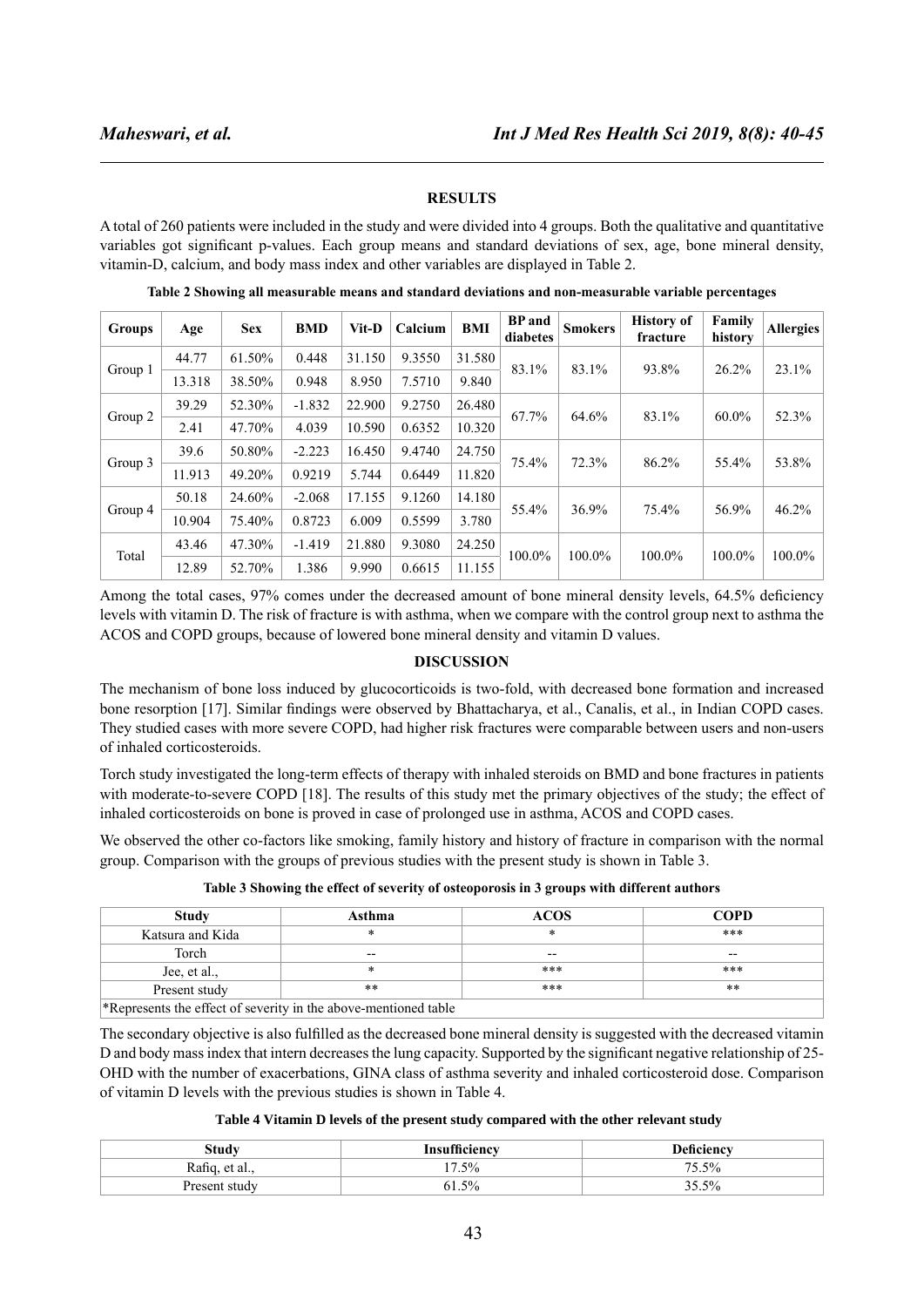Among the total cases, 6 cases were normal, 123 were osteopenia and 71 were osteoporosis cases. Finally the effect of decreased bone mineral density, vitamin D decreases the absorption of calcium. As a result of decreased body mass index with various comorbidities may add burden to the lung with the decrease of trace elements.

#### **CONCLUSION**

Our findings clearly show that the effect of disease and inhaled corticosteroids use in respiratory diseases for a longer duration or in high doses resulting in decreased bone mineral density along with the decreased body mass index. Vitamin D deficiency and insufficiency is also playing a role in decreased lung capacity. Even though the participants are belonging to the rural area, people are below the poverty line; because of dietary insufficiency, they may have these respiratory problems with their drug effect.

So, the health care professionals should educate the patients to increase focus on lifestyle, identify and avoid irritants as much as possible and use of limited doses are needed. To balance the drug effect, we need to suggest the importance of intake of a balanced diet, dietary supplements, and regular check-ups with various investigations we can manage the health condition. Lastly depending on the occupational exposure to sunlight and physical activity should be recommended even for healthy individuals also.

#### **DECLARATIONS**

#### **Acknowledgment**

The author would like to thank the faculty members of Department of Research, Saveetha University, Chennai, India and the Department of anatomy, NRI Institute of Medical Sciences, Visakhapatnam, Andhra Pradesh, India for their valuable advice, guidance and constructive criticism. Authors also acknowledge the subjects for their consent and participation in this study.

#### **Ethical Approval**

The study was approved by the Institutional Ethics Committee, NRI Institute of Medical Sciences, Visakhapatnam.

#### **Conflict of Interest**

The authors declared no potential conflicts of interest with respect to the research, authorship, and/or publication of this article.

#### **REFERENCES**

- 1. Ricciardolo, Fabio LM. "The treatment of asthma in children: inhaled corticosteroids." *Pulmonary Pharmacology and Therapeutics,* Vol. 20, No. 5, 2007, pp. 473-82.
- 2. British Thoracic Society. "Scottish Intercollegiate Guidelines Network." *British Guideline on the Management of Asthma. Thorax,* Vol. 58, No. 1, 2003, pp. 1-94.
- 3. National Heart, Lung, and Blood Institute. "Guidelines for the diagnosis and management of asthma-summary report 2007." *The Journal of Allergy and Clinical Immunology,* Vol. 120, No. 5, 2007, pp. 94-138.
- 4. Agusti, Alvar, et al. "Characterisation of COPD heterogeneity in the ECLIPSE cohort." *Respiratory Research,* Vol. 11, No. 1, 2010, p. 122.
- 5. Vestbo, Jørgen, et al. "Global strategy for the diagnosis, management, and prevention of chronic obstructive pulmonary disease: GOLD executive summary." *American Journal of Respiratory and Critical Care Medicine*, Vol. 187, No. 4, 2013, pp. 347-65.
- 6. von Leupoldt, Andreas, et al. "The impact of anxiety and depression on outcomes of pulmonary rehabilitation in patients with COPD." *Chest,* Vol. 140, No. 3, 2011, pp. 730-36.
- 7. Mannino, David M., et al. "Prevalence and outcomes of diabetes, hypertension and cardiovascular disease in COPD." *European Respiratory Journal,* Vol. 32, No. 4, 2008, pp. 962-69.
- 8. Divo, Miguel, et al. "Comorbidities and risk of mortality in patients with chronic obstructive pulmonary disease." *American Journal of Respiratory and Critical Care Medicine,* Vol. 186, No. 2, 2012, pp. 155-61.